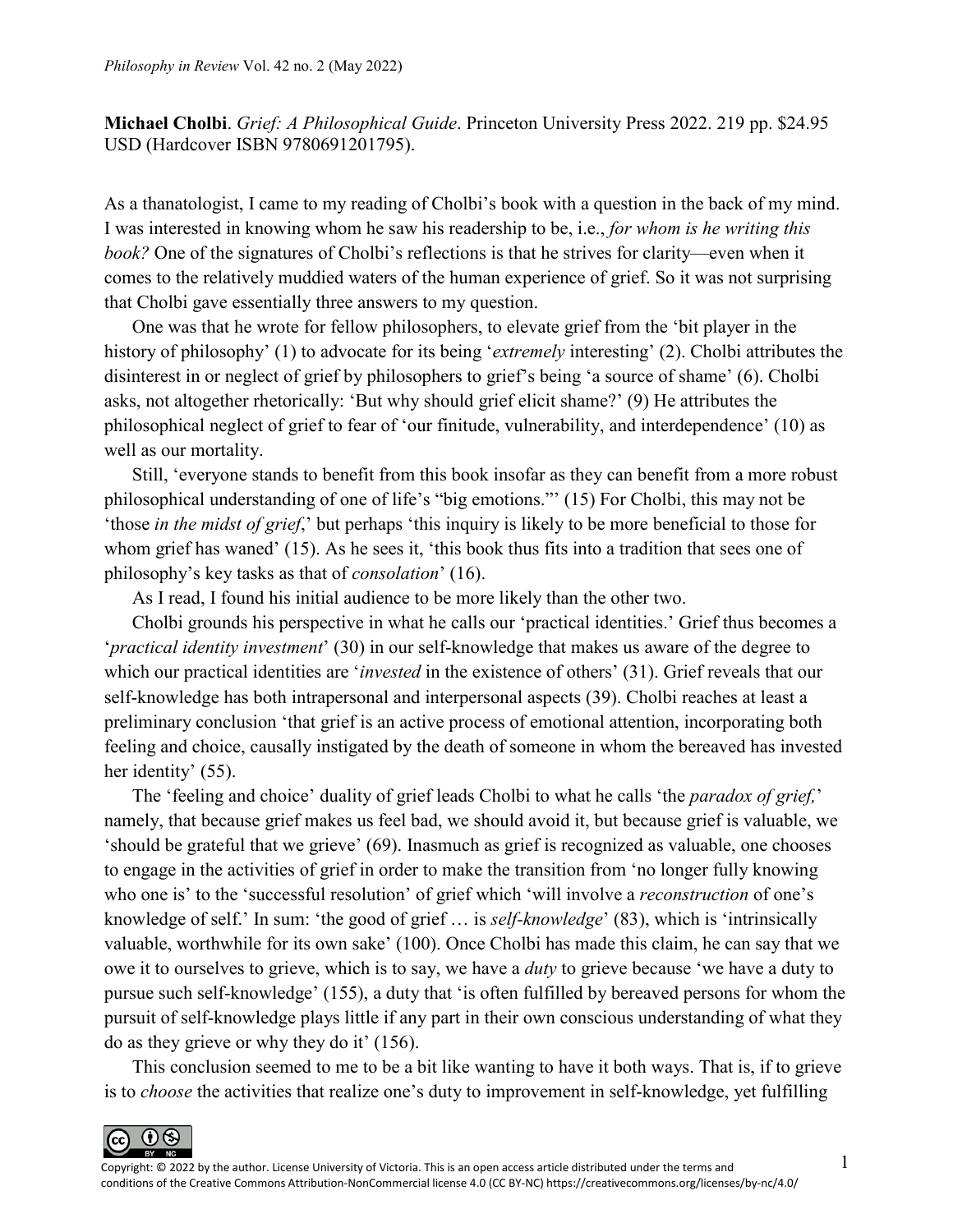this duty does not necessarily entail making *conscious* choices—doesn't this obviate the necessary recognition of the values of grieving in the first place? Doesn't this imply that self-knowledge and re-integrating one's practical identity is going to happen regardless of the choices one makes?

I would suggest there are a few, what I would call conceptual remedies. The principle one would be for Cholbi, and other philosophers considering grief in his footsteps, to posit that grief entails another paradox in addition to the one he names. On the one hand, as Cholbi's analysis thoroughly sifts through, grief presents itself as a problem to be solved after the death of a loved one, and even before, as he astutely recognizes the influence of anticipatory grief on the surrogates designated to make decisions on behalf of the dying (139f). The problem of grief becomes the activities of grieving. The problem-focused concerns of grief find support in psychologists like William Worden, whom Cholbi mentions, who proposes the 'four tasks' of grief. And it leads to what Cholbi calls successful grieving as well as his inferring that grief is up to the one grieving to manage, because solving the problems of grief does entail activities and decision-making.

Yet grief, like other aspects of the human experience, also comes with a sense of mystery. What I mean by this is that grief befalls one during the dying and after the death of a loved one. One finds oneself participating in grief whether one chooses to grieve or not. This is to stress that grief has its voluntary aspects represented by grief-as-problem and its involuntary aspects represented by grief-as-mystery.

In this regard, I was relieved to see Cholbi imply the mystery aspect of grief as he concluded his book by quoting Julianne Chung, saying that grief 'isn't something that can be accomplished by imposing a plan' (195). This mitigates the 'grief as activity' focus of the book. Yet because Cholbi's sole, selected occasion for grief is what follows the death of someone significant in one's life, he largely overlooks the myriad of griefs that come in the course of living, such as the degradations of body and mind that occur as we age. Yes, he mentions events such as divorce or unemployment or imprisonment, but what I might call the accumulation of little griefs that entail erosions of one's identity are equally worthy of philosophical attention.

One of the strengths of Cholbi's book is in the range of authors from whom he takes accounts of grief: from the personal disclosures of C.S. Lewis to Joan Didion to the fiction of Tolstoy, Camus, and Shakespeare, just to name a few. These narratives were not only valuable in themselves in providing voices as existential witnesses to the experiences of grief, but also suggested that Cholbi might have done more with what I would call narrative identity as a way of illustrating his term, practical identity. He hints at this when he notes that 'the deaths [of others] disrupt our autobiographies' (32) and when he states, 'more deeply, grief can be seen as corresponding to a *narrative disruption* in our lives.' He concludes: 'our narratives will have to adapt' (81). Yes. And how we tell our life's stories will be how we witness to whether we have done our duty to grieve, whether we've done this consciously in our choices or simply reintegrated and adapted in the course of our participation in the mystery of grief. The narrativity of our practical identity would illustrate how, while grieving, we articulate who we think ourselves to be in relationship to someone who is now physically absent from us but whose presence persists for us.